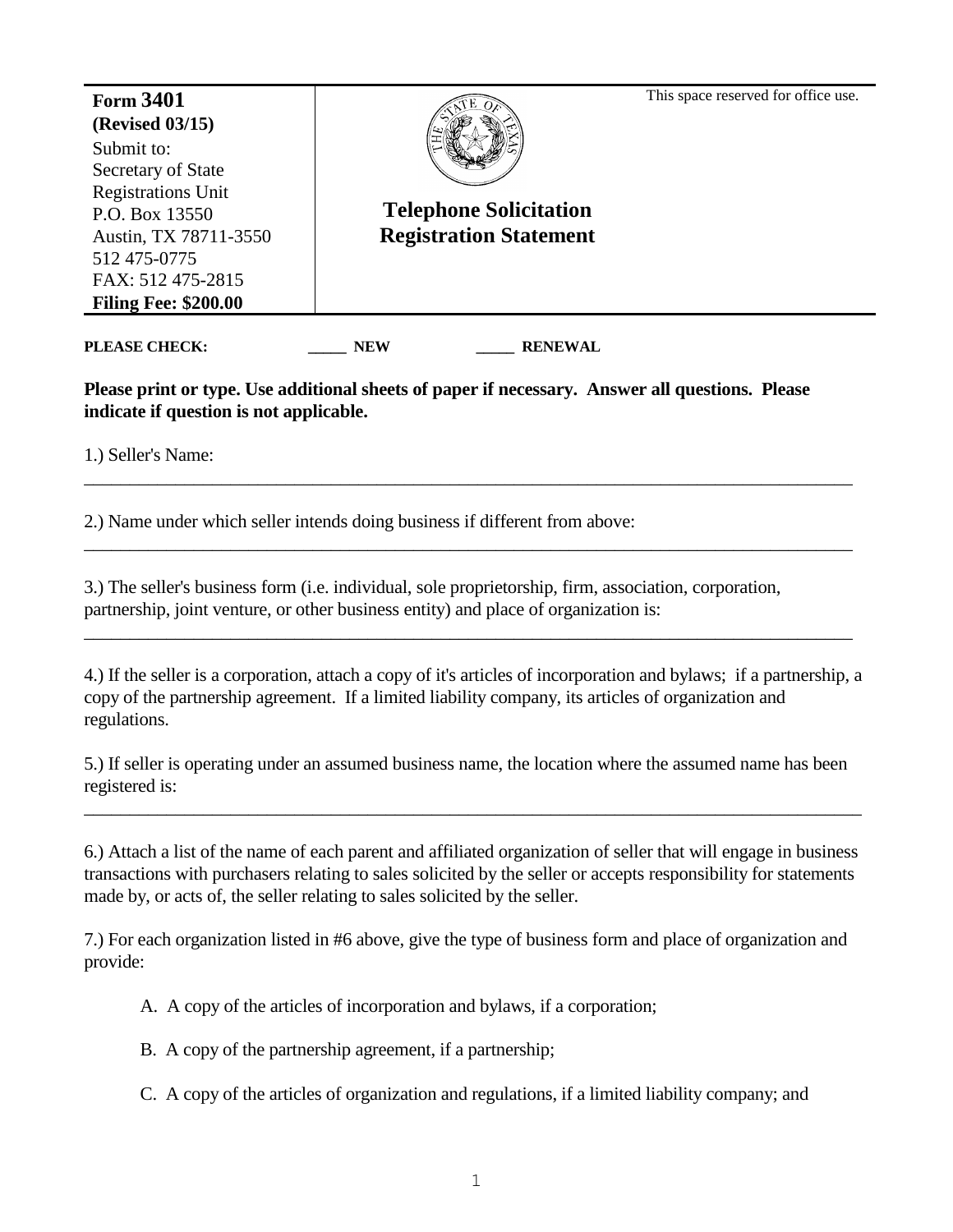D. If operating under an assumed business name, the location where the assumed name has been registered.

8.) Attach a list with the complete street address of each location of the seller, designating the principal location from which the seller will be conducting business.

9.) If the principal business location is not in this state, designate below the main location in this state.

 $\_$  , and the set of the set of the set of the set of the set of the set of the set of the set of the set of the set of the set of the set of the set of the set of the set of the set of the set of the set of the set of th

\_\_\_\_\_\_\_\_\_\_\_\_\_\_\_\_\_\_\_\_\_\_\_\_\_\_\_\_\_\_\_\_\_\_\_\_\_\_\_\_\_\_\_\_\_\_\_\_\_\_\_\_\_\_\_\_\_\_\_\_\_\_\_\_\_\_\_\_\_\_\_\_\_\_\_\_\_\_\_\_\_\_\_\_

10.) List below each telephone number to be used by the seller and the address where each telephone is located.

\_\_\_\_\_\_\_\_\_\_\_\_\_\_\_\_\_\_\_\_\_\_\_\_\_\_\_\_\_\_\_\_\_\_\_\_\_\_\_\_\_\_\_\_\_\_\_\_\_\_\_\_\_\_\_\_\_\_\_\_\_\_\_\_\_\_\_\_\_\_\_\_\_\_\_\_\_\_\_\_\_\_\_\_\_

\_\_\_\_\_\_\_\_\_\_\_\_\_\_\_\_\_\_\_\_\_\_\_\_\_\_\_\_\_\_\_\_\_\_\_\_\_\_\_\_\_\_\_\_\_\_\_\_\_\_\_\_\_\_\_\_\_\_\_\_\_\_\_\_\_\_\_\_\_\_\_\_\_\_\_\_\_\_\_\_\_\_\_\_\_

11.) Attach a list containing:

A. The name and title of each of the seller's officers, directors, trustees, general and limited partners, sole proprietor, and owners, as applicable, and the name of each of those persons who have management responsibilities in connection with the seller's business activities.

B. The complete address of the principal residence, the date of birth, the number and state of issuance of the driver's license of each person whose name is disclosed under (A.) above.

12.) Attach a list with the name and principal residence address of each person in charge at each location from which the seller does business in this state, and the business location at which each of these persons is or will be in charge.

13.) With respect to #11 & #12 above, and pursuant to Section 302.152, Tex. Bus. & Com. Code, identify each person:

A. Who has been convicted of or pleaded nolo contendere to a felony or misdemeanor involving an alleged violation of Chapter 302, Tex. Bus. & Com. Code, or fraud, theft, embezzlement, fraudulent conversion, or misappropriation of property;

B. Against whom a final judgment or order in a civil or administrative action has been entered, including a stipulated judgment or order, in which the complaint or petition alleged acts constituting a violation of Chapter 302, Tex. Bus. & Com. Code, fraud, theft, embezzlement, fraudulent conversion, or misappropriation of property, the use of untrue or misleading representations in an attempt to sell or dispose of real or personal property, or the use of unfair, unlawful, or deceptive business practices;

C. Who is subject to an injunction or restrictive court order relating to business activity as the result of an action brought by a federal, state, or local public agency, including an action affecting any vocational license; or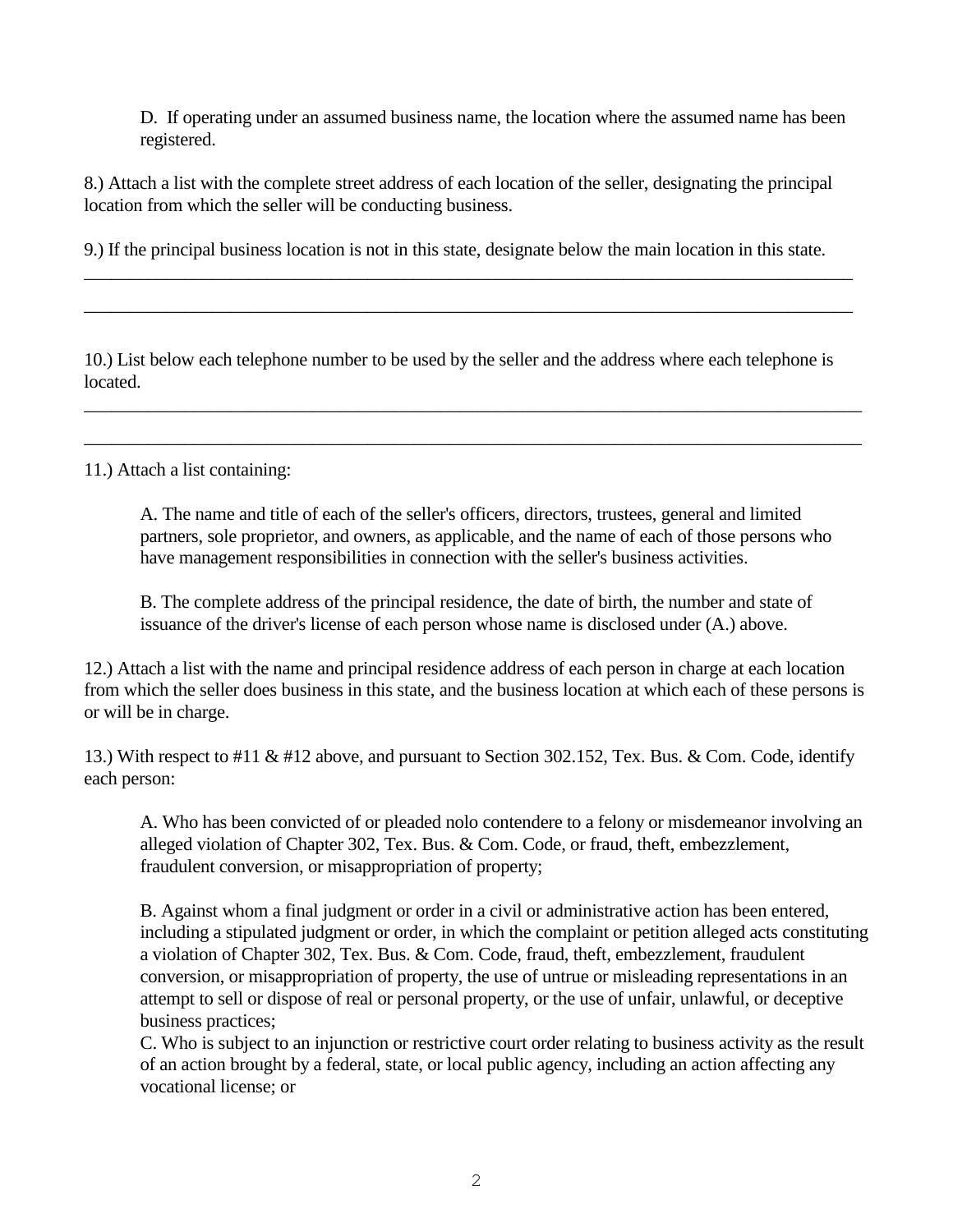D. Who has, during the previous seven tax years, filed a bankruptcy, been adjudged a bankrupt, been reorganized due to insolvency, or has been a principal, director, officer, trustee, general or limited partner, or had management responsibilities of a corporation, partnership, joint venture, or other business entity that has filed in bankruptcy, been adjudged a bankrupt, or been reorganized due to insolvency while the person held that position or within one year after the date on which the person last held that position.

Under  $(A)$ ,  $(B)$ , and/or  $(C)$ , identify the court or administrative agency rendering the conviction, judgment, or order, the docket number of the matter, the date of conviction, judgment, or order, and the name of the governmental agency, if any, that brought the action resulting in the conviction, judgment, or order.

Under (D), include the name and location of the person filing in bankruptcy, adjudged a bankrupt, or reorganized due to insolvency, and include the date of the filing, judgment, or reorganization order, the court having jurisdiction, and the docket number of the matter.

14.) Attach a list containing the name and principal residence address of each salesperson who solicits on behalf of the seller or a copy of the "Employer's Quarterly Report" for employee wages the seller files with the Texas Workforce Commission. Include the name the salesperson uses while soliciting.

15.) The name and address of the seller's agent in this state, other than the secretary of state, authorized to receive service of process is:

 $\_$  , and the set of the set of the set of the set of the set of the set of the set of the set of the set of the set of the set of the set of the set of the set of the set of the set of the set of the set of the set of th

\_\_\_\_\_\_\_\_\_\_\_\_\_\_\_\_\_\_\_\_\_\_\_\_\_\_\_\_\_\_\_\_\_\_\_\_\_\_\_\_\_\_\_\_\_\_\_\_\_\_\_\_\_\_\_\_\_\_\_\_\_\_\_\_\_\_\_\_\_\_\_\_\_\_\_\_\_\_\_\_\_\_\_\_\_

\_\_\_\_\_\_\_\_\_\_\_\_\_\_\_\_\_\_\_\_\_\_\_\_\_\_\_\_\_\_\_\_\_\_\_\_\_\_\_\_\_\_\_\_\_\_\_\_\_\_\_\_\_\_\_\_\_\_\_\_\_\_\_\_\_\_\_\_\_\_\_\_\_\_\_\_\_\_\_\_\_\_\_\_\_

\*\*\*In addition to the above information, complete the enclosed "Appointment of the Secretary of State as Agent of Service" form and return it with the registration statement.

16.) List below the name and address of each financial institution with which banking or similar monetary transactions are made by the seller and the identification number of each of the seller's accounts in each institution.

\_\_\_\_\_\_\_\_\_\_\_\_\_\_\_\_\_\_\_\_\_\_\_\_\_\_\_\_\_\_\_\_\_\_\_\_\_\_\_\_\_\_\_\_\_\_\_\_\_\_\_\_\_\_\_\_\_\_\_\_\_\_\_\_\_\_\_\_\_\_\_\_\_\_\_\_\_\_\_\_\_\_\_\_\_

 $\_$  , and the set of the set of the set of the set of the set of the set of the set of the set of the set of the set of the set of the set of the set of the set of the set of the set of the set of the set of the set of th

17.) Attach hereto the following information, as applicable.

A. A description of the items being offered for sale.

B. A copy of all sales information and literature, including scripts, outlines, instructions, and information regarding the conduct of telephone solicitations, sample introductions, sample closings, product information, and contest or premium-award information, provided by the seller to salespersons or about which the seller informs salespersons, and a copy of all written material the seller sends to any purchaser.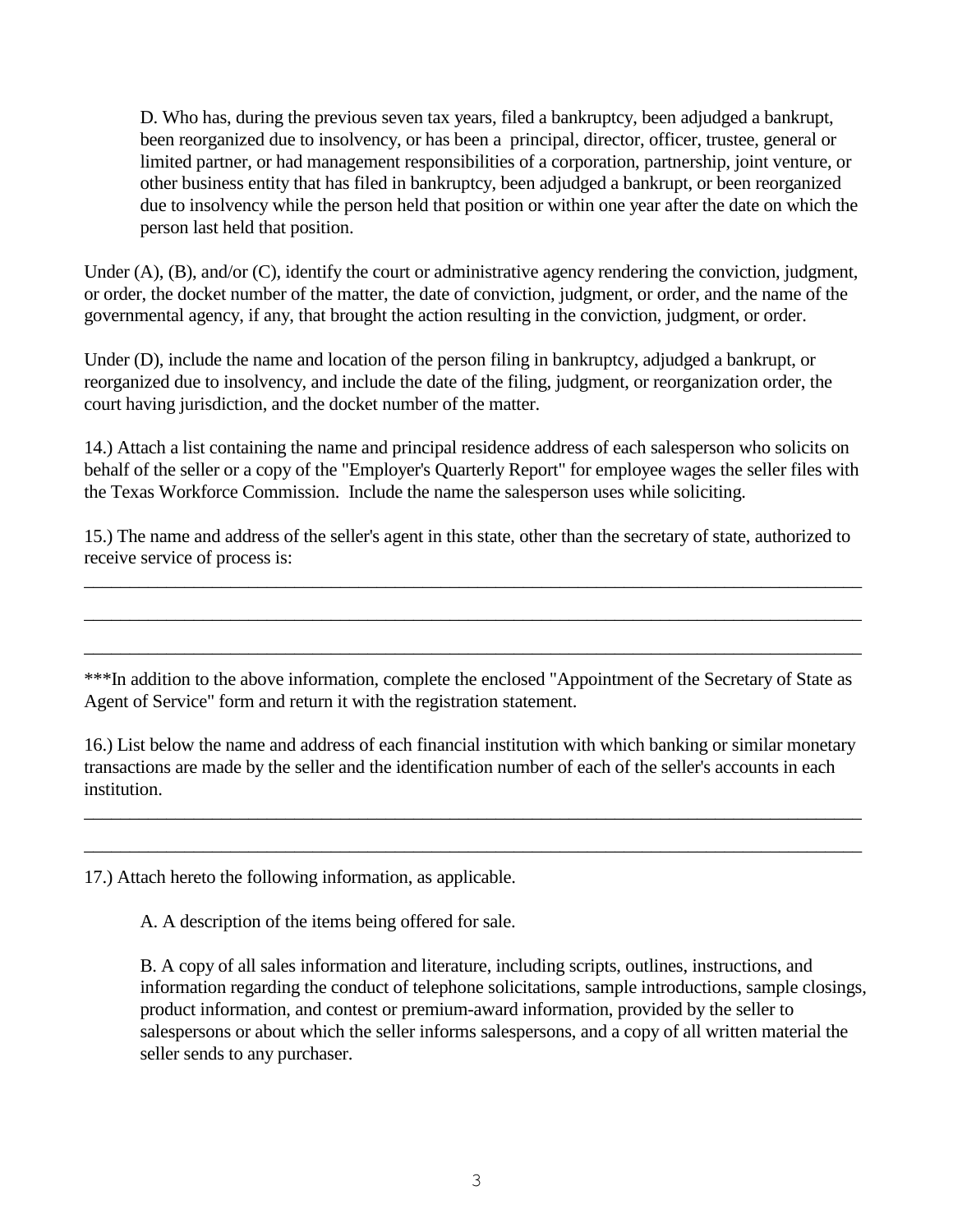C. When the seller represents or implies, or directs salespersons to represent or imply, to the purchaser that the purchaser will receive a specific item, including a certificate that the purchaser must redeem to obtain the item described in the certificate, or one or more items from among designated items, whether the items are denominated as gifts, premiums, bonuses, prizes, or otherwise, provide:

1. A list of the items described;

2. The value of each item and the basis for the valuation;

3. The price paid by the seller to its supplier for each item and the name, address, and telephone number of each item's supplier;

4. All rules, regulations, terms and conditions a purchaser must meet in order to receive the item.

D. If a purchaser is to receive fewer than all of the items identified by a seller as described in (C), state:

1. the manner in which the seller decides which item a particular purchaser is to receive;

2. for each item, the odds of a single purchaser's receiving the item; and

3. the name and address of each recipient who has received, during the preceding 12 months, or if the seller has not been in business that long, during the period the seller has been in business, the items having the greatest value and the item with the smallest odds of being received.

E. If a seller is offering an item that the seller neither manufactures nor supplies, provide the name, address, and telephone number of each of the seller's suppliers and a description of each item provided by the supplier.

F. If the possession of the item is to be retained by the seller or will not be transferred to the purchaser until the purchaser has paid in full, provide the address of each location where the item will be kept.

G. If an item described in (F) is not kept on premises owned by the seller or at an address listed on #8 or #9 of this form:

1. state the name of the owner of the business at which the item will be kept; and 2. provide a copy of any contract or other document that evidences the seller's right to store the item at the address given in (F) above.

H. If the seller is not selling the item from its own inventory but purchases the item to fill an order already taken from a purchaser, attach copies of all contracts or other documents evidencing the seller's ability to call on suppliers to fill the seller's order;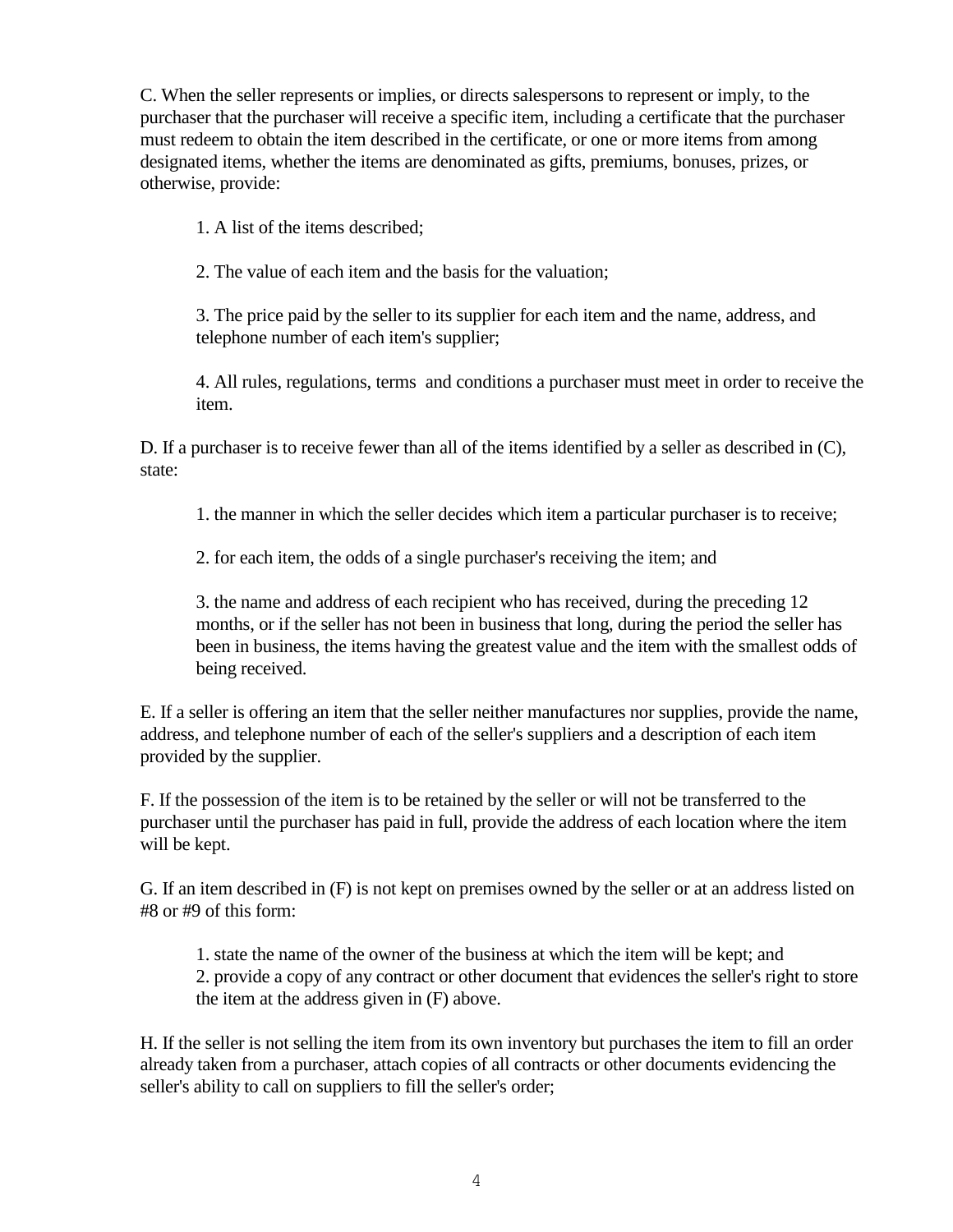I. If the seller represents to purchasers that the seller has insurance or a surety bond of any type relating to a purchaser's purchase of any item, attach a complete copy of each insurance policy and bond.

J. If the seller makes any representation as to the post-purchase earning or profit potential of an item, submit data to substantiate the claims made.

K. If the representation relates to previous sales made by the seller or a related entity, provide substantiating data based on the experiences of at least 50 percent of the persons who purchased that particular type of item from the seller or related entity during the preceding six months, or if the seller or related entity has not been in business that long, during the period the seller or related entity has been in business, including:

1. the length of time the seller or related entity has been selling the particular type of item being offered;

2. the number of purchasers of the item from the seller or related entity known to the seller or related entity to have made at least the same earnings or profit as those represented; and

3. the percentage that the number disclosed under (2) above represents of the total number of purchasers from the seller or related entity of the particular type of item offered.

L. If the seller is offering to sell an interest in oil, gas, or a mineral field, well, or exploration site, state:

1. the seller's ownership interest, if any, in each field, well, or site being offered for sale; and

2. the total number of interests to be sold in each field, well, or site being offered for sale.

M. If, in selling an interest in any particular field, well, or site, reference is made to an investigation of the field, well, or site by the seller or anyone else, provide:

1. the name, business address, telephone number, and professional credentials of the person who made the investigation; and

2. a copy of the report and other documents relating to the investigation prepared by the person.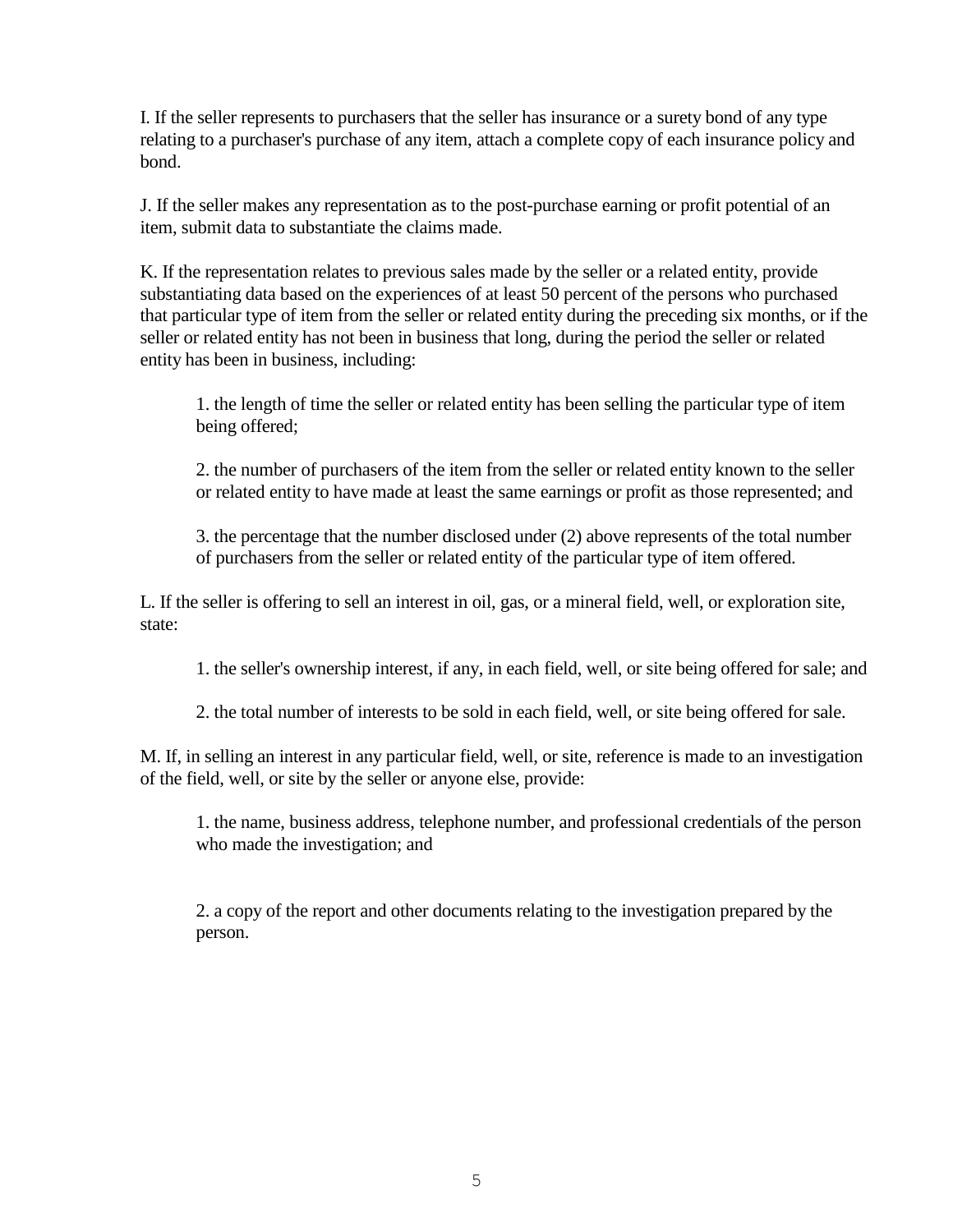|                                                                                                                                                                                                                                                                        |  | $\ldots$ , $\ldots$ , $\ldots$ , $\ldots$ , $\ldots$ , $\ldots$ , $\ldots$ , $\ldots$ , $\ldots$ , $\ldots$ , $\ldots$ , $\ldots$ , $\ldots$ , $\ldots$ , $\ldots$ , $\ldots$ , $\ldots$ , $\ldots$ , $\ldots$ , $\ldots$ , $\ldots$ , $\ldots$ , $\ldots$ , $\ldots$ , $\ldots$ , $\ldots$ , $\ldots$ , $\ldots$ , $\ldots$ , $\ldots$ , $\ldots$ , $\ldots$ |                |              |  |
|------------------------------------------------------------------------------------------------------------------------------------------------------------------------------------------------------------------------------------------------------------------------|--|---------------------------------------------------------------------------------------------------------------------------------------------------------------------------------------------------------------------------------------------------------------------------------------------------------------------------------------------------------------|----------------|--------------|--|
|                                                                                                                                                                                                                                                                        |  |                                                                                                                                                                                                                                                                                                                                                               |                |              |  |
| (Signature of Principal)                                                                                                                                                                                                                                               |  | BY: (Signature of Principal)                                                                                                                                                                                                                                                                                                                                  |                |              |  |
| (Printed Name & Title)                                                                                                                                                                                                                                                 |  | (Printed Name & Title)                                                                                                                                                                                                                                                                                                                                        |                |              |  |
|                                                                                                                                                                                                                                                                        |  |                                                                                                                                                                                                                                                                                                                                                               |                |              |  |
| (Signature of Principal)                                                                                                                                                                                                                                               |  | (Signature of Principal)                                                                                                                                                                                                                                                                                                                                      |                |              |  |
| (Printed Name & Title)                                                                                                                                                                                                                                                 |  | (Printed Name & Title)                                                                                                                                                                                                                                                                                                                                        |                |              |  |
|                                                                                                                                                                                                                                                                        |  |                                                                                                                                                                                                                                                                                                                                                               |                |              |  |
|                                                                                                                                                                                                                                                                        |  |                                                                                                                                                                                                                                                                                                                                                               |                |              |  |
| Before me, a notary public, on this day personally appeared _____________________<br>known to me to be the persons whose names are subscribed to the foregoing document and, being duly sworn,<br>declared that the statements therein contained are true and correct. |  |                                                                                                                                                                                                                                                                                                                                                               |                |              |  |
| (Notary Signature)                                                                                                                                                                                                                                                     |  |                                                                                                                                                                                                                                                                                                                                                               | (Printed Name) |              |  |
| (seal)                                                                                                                                                                                                                                                                 |  |                                                                                                                                                                                                                                                                                                                                                               |                |              |  |
|                                                                                                                                                                                                                                                                        |  |                                                                                                                                                                                                                                                                                                                                                               |                |              |  |
|                                                                                                                                                                                                                                                                        |  |                                                                                                                                                                                                                                                                                                                                                               | <b>Print</b>   | <b>Reset</b> |  |
|                                                                                                                                                                                                                                                                        |  |                                                                                                                                                                                                                                                                                                                                                               |                |              |  |

*(The above verification statement must be completed and signed by each principal of the seller. Additional verifications may be added for additional signers if needed.) "Principal" means an owner, an executive officer of a corporation, a general partner of a partnership, a sole proprietor, a trustee of a trust, or another individual with similar supervisory functions with respect to any person. "Owner" means a person who owns, controls, or otherwise has claim to 10 percent or more of the net income of a seller.*